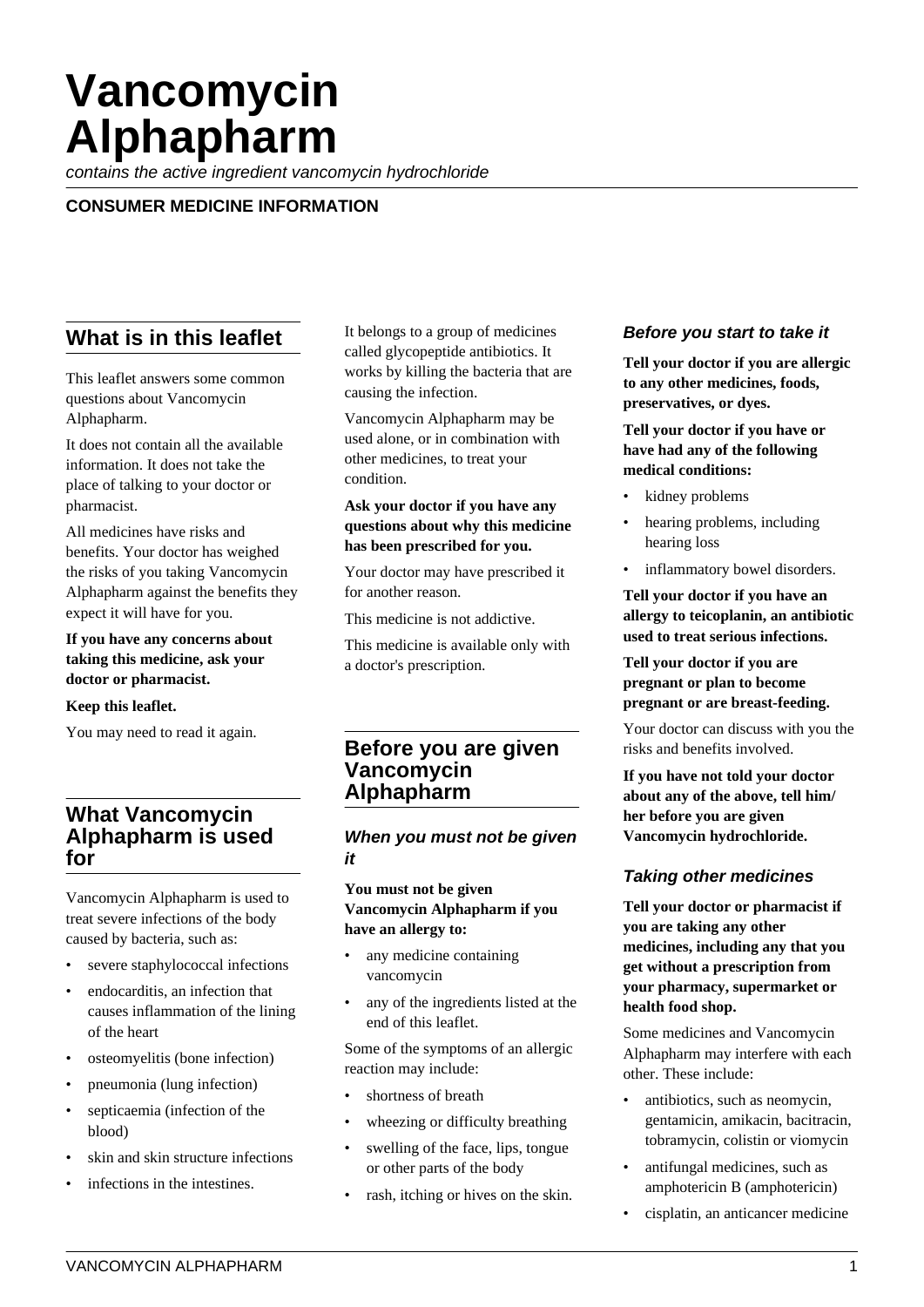- fluid tablets (diuretics), such as etacrynic acid and furosemide (frusemide)
- anaesthetic agents
- colestyramine, a powder taken to lower cholesterol levels
- suxamethonium or vecuronium, medicines used to relax muscles.

These medicines may be affected by Vancomycin Alphapharm or may affect how well it works. You may need different amounts of your medicines, or you may need to take different medicines.

Your doctor and pharmacist have more information on medicines to be careful with or avoid while taking this medicine.

# **How Vancomycin Alphapharm is given**

## **How much is given**

Your doctor will decide what dose of vancomycin you will receive and how long you will receive it for. This depends on your condition and other factors, such as your weight and how well your kidneys are working.

## **How it is given**

#### **Vancomycin Alphapharm will always be prepared and given to you by a doctor or healthcare professional.**

It is usually given as a slow injection into a vein (intravenous drip).

It can be given as an oral solution to treat serious infections of the bowel and colon (large bowel).

Your doctor or healthcare professional may use a flavoured syrup to improve the taste.

# **How often will it be given**

For most infections, Vancomycin Alphapharm is given in divided doses throughout the day.

Your doctor will decide for how long you will be given Vancomycin

Alphapharm. This will depend on the severity of the infection being treated.

## **Overdose**

**Immediately telephone your doctor or the Poisons Information Centre (telephone 13 11 26) for advice or go to Accident and Emergency at the nearest hospital, if you think that you or anyone else may have been given too much Vancomycin Alphapharm. Do this even if there are no signs of discomfort or poisoning.**

You may need urgent medical attention.

# **While you are being treated with Vancomycin Alphapharm**

## **Things you must do**

**If you are about to be started on any new medicine, remind your doctor and pharmacist that you are being given Vancomycin Alphapharm.**

**Tell any other doctors, dentists, and pharmacists who treat you that you are being given this medicine.**

**If you are going to have surgery, tell the surgeon or anaesthetist that you are being given this medicine.**

It may affect other medicines used during surgery.

Your doctor may do some tests from time to time to prevent unwanted side affects.

**If you become pregnant while taking this medicine, tell your doctor immediately.**

# **Things to be careful of**

**Be careful driving or operating machinery until you know how Vancomycin Alphapharm affects you.**

This medicine may cause dizziness in some people. If you have this symptom, do not drive, operate machinery or do anything else that could be dangerous.

# **Side effects**

**Tell your doctor or nurse as soon as possible if you do not feel well while you are taking Vancomycin Alphapharm.**

This medicine helps most people with serious infections but it may have unwanted side effects in some people.

All medicines can have side effects. Sometimes they are serious, most of the time they are not. You may need medical attention if you get some of the side effects. If you are over 65 years of age you may have an increased chance of getting side effects.

**Do not be alarmed by the following lists of side effects.**

You may not experience any of them.

**Ask your doctor or pharmacist to answer any questions you may have.**

**Tell your doctor or nurse if you notice any of the following and they worry you:**

- stomach ache
- chills
- pain, inflammation or flaking at the injection site
- nausea (feeling sick) or vomiting
- mild diarrhoea
- Difficulty hearing, dizziness or a spinning sensation

The above list includes the more common side effects of your medicine. They are usually mild and short-lived.

## **Tell your doctor immediately if you notice any of the following:**

signs of an allergic reaction, such as shortness of breath, wheezing or difficulty breathing, swelling